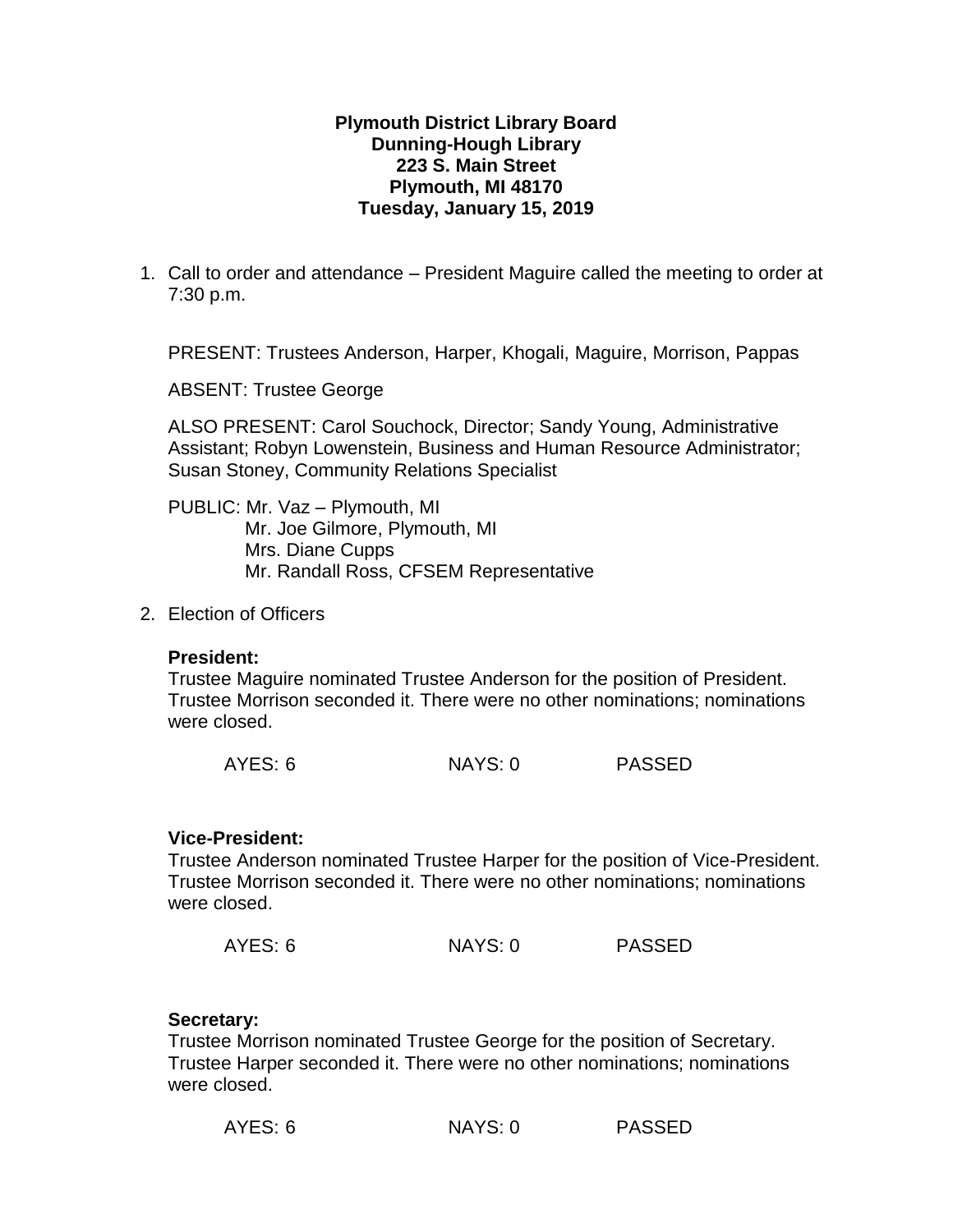### **Treasurer:**

Trustee Anderson nominated Trustee Pappas for the position of Treasurer. Trustee Morrison seconded it. There were no other nominations; nominations were closed.

AYES: 6 NAYS: 0 PASSED

The Officers for 2019 are:

President – Brian Anderson Vice-President – Stephen Harper Secretary – Jacqueline George Treasurer – Michael Pappas

Trustee Anderson assumed the Presidency and proceeded to conduct the meeting.

- 3. Approve agenda
	- President Anderson asked to address Agenda item 10.4 right after Agenda item 4 out of consideration for Randall Ross of CFSEM

Resolved by Trustee Pappas; seconded by Trustee Morrison to approve the agenda as amended.

AYES: 6 NAYS: 0 PASSED

4. Approve minutes of December 2018's regular meeting -

Resolved by Trustee Harper; seconded by Trustee Khogali to approve the Minutes of December's regular meeting.

AYES: 6 NAYS: 0 PASSED

- 5. Public comment
	- Mr. Vaz distributed a handout, which expressed his concerns. (Mr. Vaz's handout is available in the Library's copy of the January 2019 Board packet. Please request assistance form Administrative staff for access)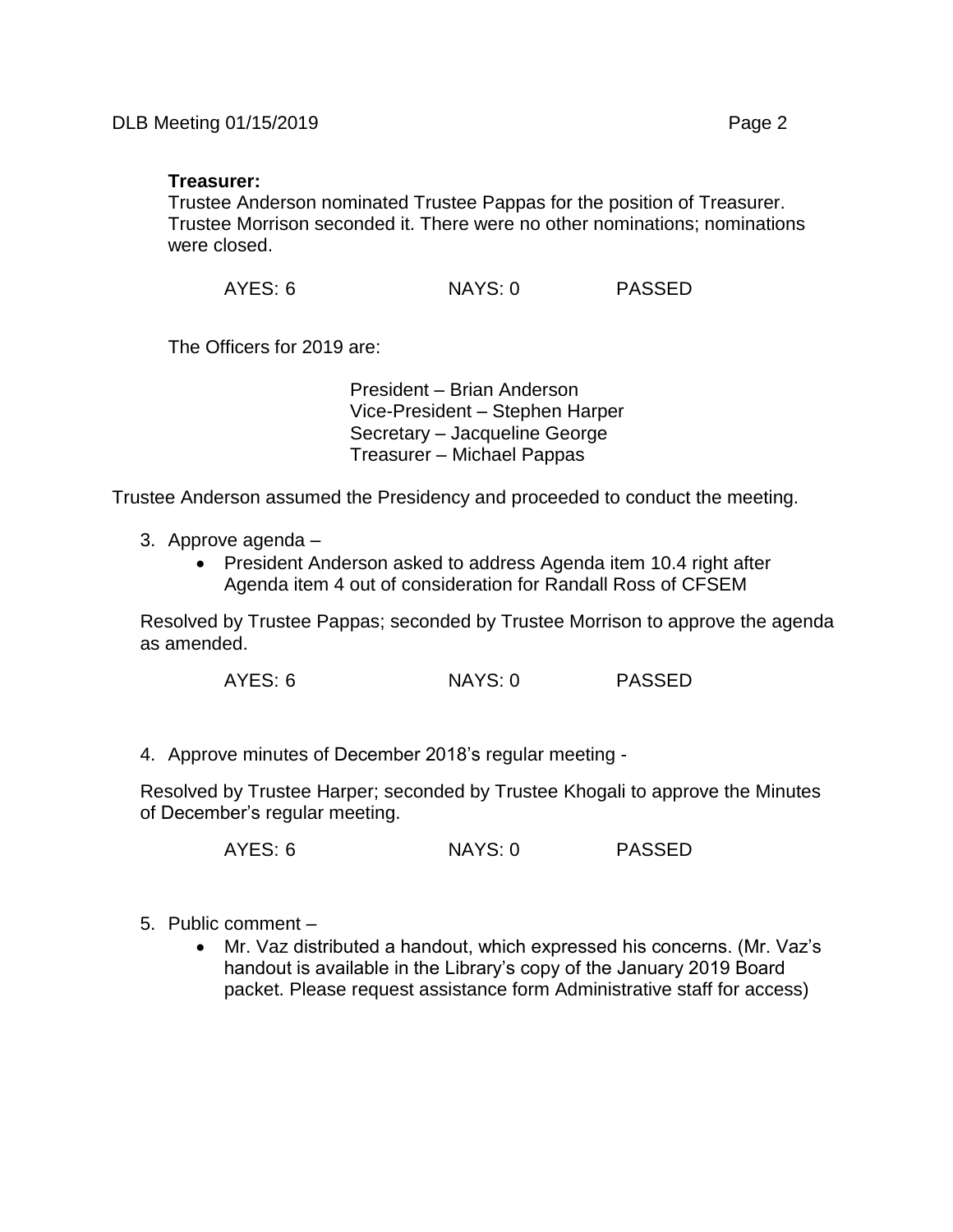- 6. Financial report and list of December 2018's bills
	- Director Souchock mentioned that the December financials will be adiusted once the audit is complete
	- 2018 donations and grants, expected in 2018, that have yet to be received will be added to the financials for fiscal year 2018 if received in early 2019
	- A new digital movie service, Kanopy, will soon begin. The Library is starting with a maximum amount of 4 downloads per patron per month
	- Trustee Anderson asked where the maker table, donated by Plymouth Colonial Kiwanis Club, for the teens will be located. Director Souchock said it will be placed at the entrance to the Teen Zone

Resolved by Trustee Khogali; seconded by Trustee Pappas to accept the financial report.

AYES: 6 NAYS: 0 PASSED

Resolved by Trustee Harper; seconded by Trustee Morrison to approve for payment check numbers 27638 through 27727 and December 2018's payroll and retirement transfers and monthly interest notices.

AYES: 6 NAYS: 0 PASSED

- 7. Librarians' Report
	- Director Souchock spoke about the Technology Petting Zoo event which exceeded PDL's expectations, offering patrons virtual reality and 3-D printing. During the wrap up session, it was decided that the Library would like to offer a robotics day and more virtual reality opportunities. In the future, the Director would like to do a community wide maker faire
	- Teen Librarian Shauna Anderson and Intern Marissa Lasoff-Santos were awarded a grant for the ALA Public Programs Office's upcoming American Creed: Community Conversations project
	- TLN is connecting with the Red Wings, theatre production companies, and other organizations to allow Libraries to offer their patrons discounted pricing. Trustee Khogali asked how these discounts will be advertised. Director Souchock said traditionally through the website and social media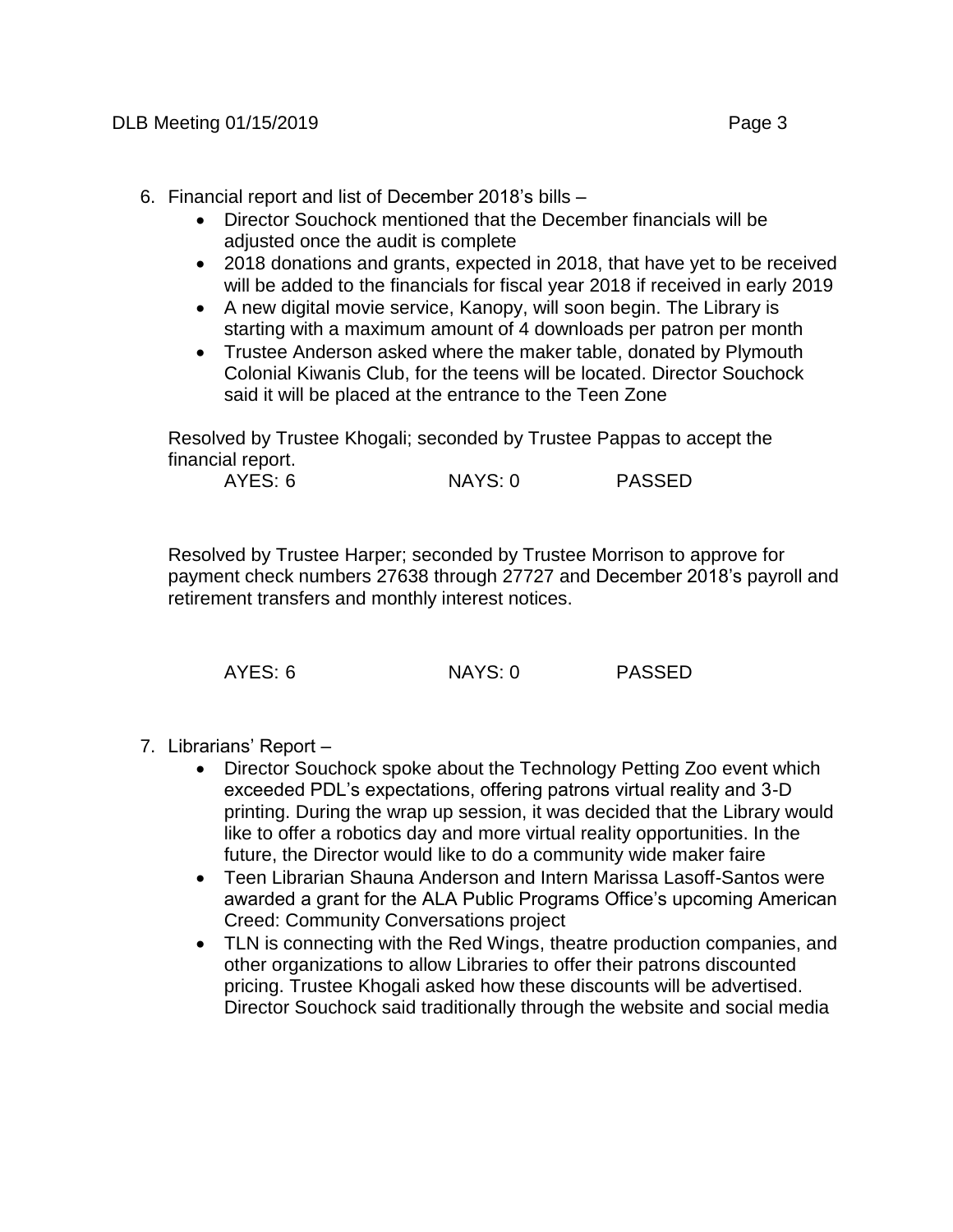DLB Meeting 01/15/2019 **Page 4** 

7.1 Trustee Reports - None

# 8. Committee Reports

- 8.1 Building Committee No December Meeting
- 8.2 Personnel Committee No December Meeting
- 8.3 Goals Committee– No December Meeting
- 9. Old Business
	- 9.1

10.New Business –

10.1 Committee Assignments and Check Signers – It is customary for the Board to review its committees at the January meeting to determine if they are still useful, and for the President to reappoint members and fill vacancies.

 Director Souchock asked that a Finance Committee be created to better understand the Library's finances and help plan for the upcoming mileage request

The following members were appointed to 2019's Committees:

## **Committees:**

- Finance Anderson, Khogali, Morrison
- Personnel Harper, Maguire, Pappas
- Goals George, Khogali, Maguire
- Building George, Morrison, Pappas
- Director Evaluation Anderson, George, Harper

## **VEBA Board:**

VEBA – Harper, Morrison, Pappas

## **Check Signers:**

- Jan April George, Maguire
- May August Khogali, Morrison
- Sep Dec Anderson, Harper